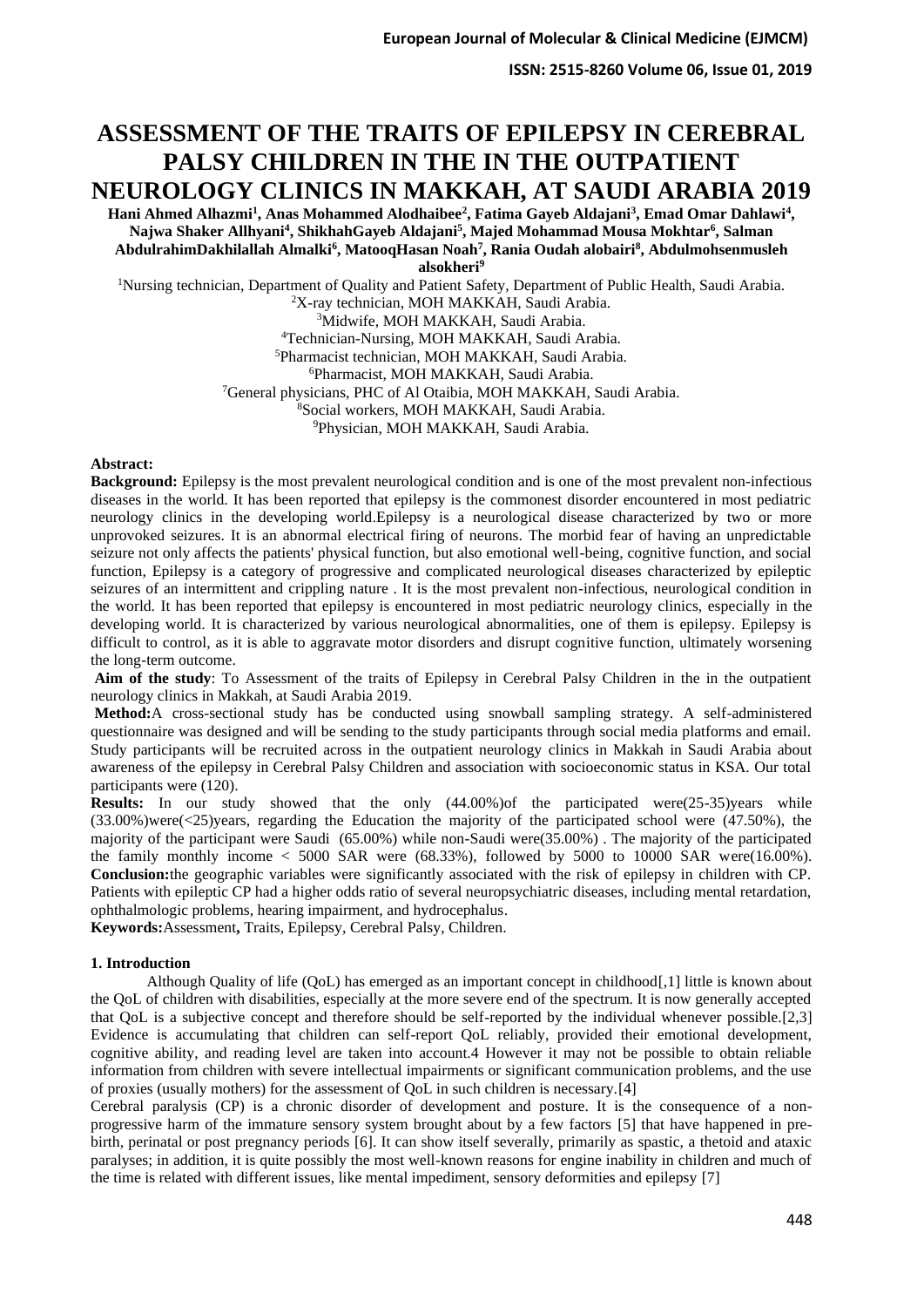#### **ISSN: 2515-8260 Volume 06, Issue 01, 2019**

Epilepsy is a frequent chronic illness in children. The psychosocial impact of epilepsy on the child and family's everyday life depends on several factors, including (a) the severity of the epilepsy; (b) the complexity of the clinical management; (c) the meaning of the illness to the child, family, and society as a whole; (d) restrictions inthe child's and family's activities; (e) the child's and family's innate coping abilities; and (f) the level of social support and extent of resources available to deal with the epilepsy. Each of these factors contributes to the real or perceived adjustment to this chronic illness. It is clear that epilepsy can have a negative impact on many aspects of the life of the child and his or her family.[8]

Epilepsy and cerebral palsy (CP), basic neurological issues in kids, place a stamped burden on children with such conditions, their families, and society. CP represents a gathering of permanent, non-reformist issues that influence the improvement of movement and posture, in this manner restricting the action of individuals with CP. Since CP is a non-progressive pathology in immature brains [9]and it is related with scarring, some type of brain abnormality, seizures, or epilepsy issues. Plus, CP in children is much of the time comorbid with epilepsy and has been broadly examined[10] . We recently announced that CP is the second most common comorbidity in pediatric epilepsy and has a higher odds ratio (OR) of 91.4 (95% certainty stretch [CI] 65.8–127.0) than everyone.[11]. Epilepsy has been utilized as a marker of seriousness and frequently deteriorates the personal satisfaction of patients with CP[12],furthermore, perhaps more disabling than the original motor disorder. Contrasted and children experiencing epilepsy alone, epilepsy in children with CP is portrayed by a previous time of beginning, a higher frequency of partial seizure, a higher extent of brain imaging with strange pathology, a more noteworthy requirement for polytherapy, and second-line hostile to epileptic medications, and with lower probability of remaining seizure [13,14,15]

The prime reason for epilepsy is unidentified in about 60% of all cases [16]. Genetic and inherited conditions, such as severe brain damage, stroke, and complications arising from prior illnesses, may result in epilepsy, with the involvement of both triggers in many cases [17]. Better comprehension of the interrelationships between actual danger factors and psychological wellness in people with epilepsy in cerebral paralysis is particularly significant during development, on the grounds that the extent of the worldwide illness weight of emotional well-being messes is most elevated among children, adolescents, and young adults.[18]

Children with epilepsy in cerebral paralysis additionally have a more issues with sleep disturbances than typically developing children, which is related with conduct issues and nature of life.[19,20] Individuals with epilepsy in cerebral paralysis reliably report higher torment pervasiveness, going from 33% to 75%, contrasted with the general population.[21] Further, pain is related with mental health messes in children,[22]yet not adults,[21]with epilepsy in cerebral paralysis.

#### **2. Literature review:**

Information of mental health disorder issue profiles and hazard factors in children and teenagers with epilepsy in cerebral paralysis would profit the improvement of early rehabilitation and treatment systems to lessen the weight of adverse mental health through the lifespan. [23] The commonness of epilepsy fluctuates by country [24], with a reach stretching out from 0.9 to 58 for every 1000 individuals [25,26]. Assessments for kids range from 5.1 to 7 cases for each 1000 [27] Prevalence will in general be higher in low to center pay nations when contrasted with big league salary nations [28]

There has been restricted investigation of its prevalence in Middle Eastern nations. Notwithstanding, one study recognized a predominance of 6.5/1000 for Saudi Arabia [26]. The information on pediatric epilepsy are significantly more restricted, with one study from 1998 assessing commonness at 2.5/1000 [29]In Arab populations, patients with epilepsy experience raised degrees of gloom and tension, intellectual weakness, conduct issues, sexual brokenness, and underemployment [30]. Quality of life appears to be similarly impaired in both European and Middle Eastern samples [28]. Feelings of anxiety are often high in caregivers of patients with chronic sicknesses like epilepsy, which can prompt lower parent–kid relationship quality, a higher danger of sadness in moms, and problems with family working [31]

Nonetheless, later investigation is warranted. Lamentably, hardly any investigations have been completed respect into describe epilepsy in Cerebral Palsy Children and relationship with socioeconomic (SES) in KSA. Coming up next is synopsis of as of late done studies in this regardA populace based study including 139 children for Iceland showed a higher decline in the extent of kids with CP and epilepsy more than time, from 38% for kids brought into the born in 1990e1996 to 15% for those brought into the born in 1997e2003.[32] The recurrence of epilepsy in kids with CP announced here is consistent with studies performed in other. [33,38 4,35]

Before the finish of 2003 investigation was done to dispersion of different kinds of epilepsy in Cerebral Palsy Children those by others from India.[36] The rate of epilepsy in cerebral paralysis has been variably reported from 33 to 41.2%.[38] In this investigation, around 33% of youngsters with cerebral paralysis had epilepsy. This is for the most part the experience of others.[34]. The frequency and type of epilepsy shift as per the kind of cerebral paralysis. We discovered epilepsy to be most common in hemiplegia (65.9%) and in quadriplegia (42.6%), which perhaps related with the cortical association and seriousness of mind harm in these cases. Epilepsy was least regular in diplopia (15.8%), possibly because the brain damage in these cases is mostly periventricular. Another study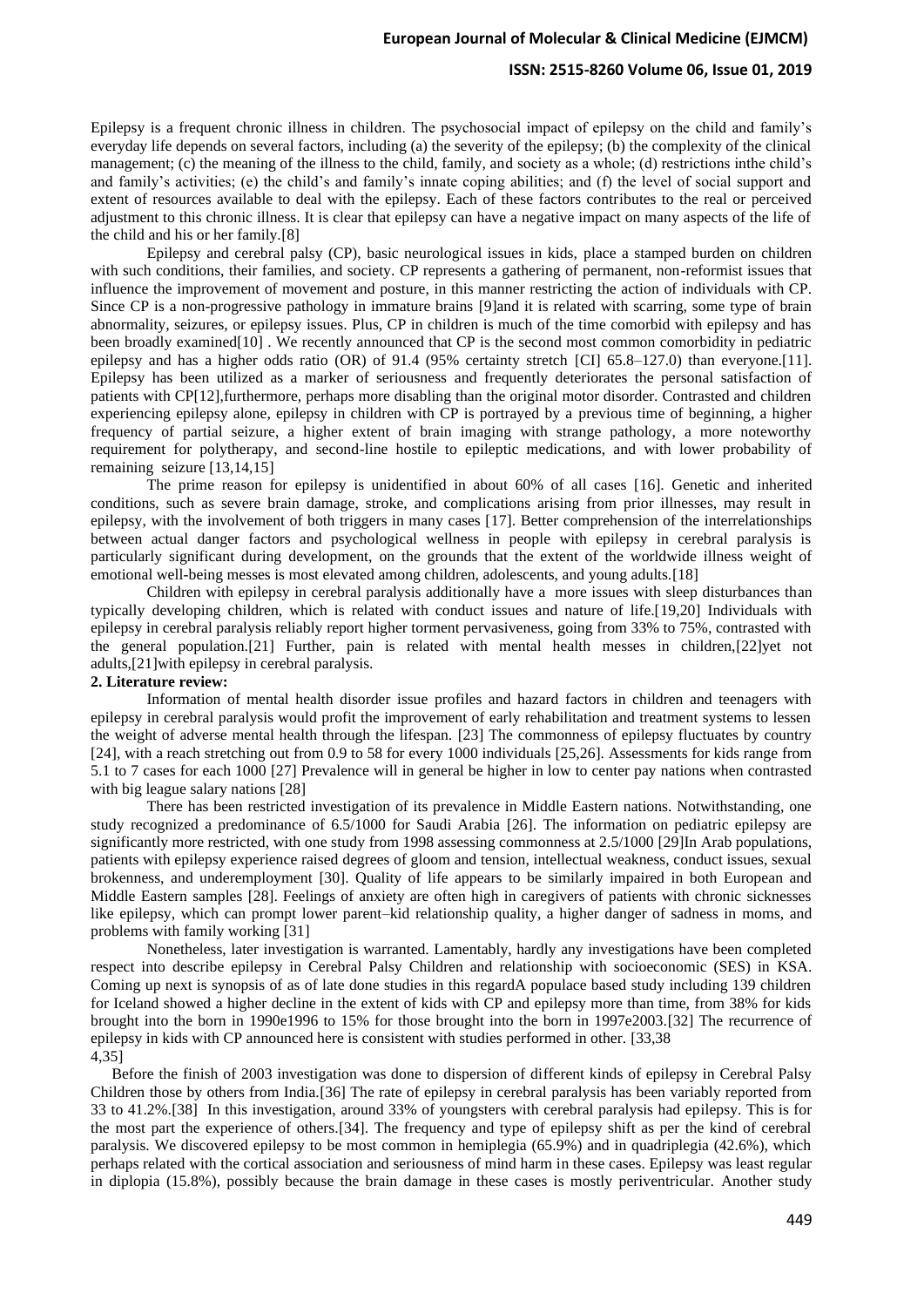# **ISSN: 2515-8260 Volume 06, Issue 01, 2019**

reported epilepsy in almost half of their patients with quadriplegia and hemiplegia.[37] Others have reported figures of 54% in quadriplegia, 34 to 60% in hemiplegia, 27% in diplegia, and 23 to 26% in dystonic cerebral palsy.[35]

Kulak et al.37 showed that low birth weight was related with expanded danger of epilepsy while gestational age had no effect. On the other hand, Zelniket al.35 detailed that kids brought into the born at term were at expanded danger. The relationship between gestational age or birth weight and epilepsy in kids with CP is conflicting between studies[33,35]This is probably going to be identified with the transcendence of white matter lesions in preterm children,[34] as these are less inclined to lead to epilepsy than sores of the grey matter, all the more generally found in term kids with CP.[32]

## **Rationale:**

Information of mental health disorder issue profiles and hazard factors in children and teenagers with epilepsy in cerebral paralysis would profit the improvement of early rehabilitation and treatment systems to lessen the weight of adverse mental health through the lifespan. researcher knowledge of , there was no study on the common physical disability of childhood and to Assessment of the traits of Epilepsy in Cerebral Palsy Children in the in the outpatient neurology clinics in Makkah, at Saudi Arabia 2019.

#### **Aim of the Study**

To Assessment of the traits of Epilepsy in Cerebral Palsy Children in the in the outpatient neurology clinics in Makkah, at Saudi Arabia 2019

# **Objectives:**

- The primary objective of this study was to describe epilepsy in Cerebral Palsy Children.
- The secondary objective was to a assessment of the traits of Epilepsy in Cerebral Palsy Children in the in the outpatient neurology clinics in Makkah, at Saudi Arabia 2019

## **Methodology:**

**Study design**: Cross-sectional study.

# **Study setting / study area**

We recruited a total of 120 of children with physician-diagnosed epilepsy at outpatient neurology clinics in Makkahin Saudi Arabia to be included in the study, children has been between <3 and >10 years old, have had a seizure epilepsy in Cerebral Palsy in the past 8 months, diagnosed with Epilepsy by a pediatric neurologist, and the mothers has been taking care of the child for the past 6 months at a minimum. We did not include fathers of children with epilepsy as mothers are more often the primary caregiver.

#### **Study population:**

The researcher select children with physician-diagnosed epilepsy at outpatient neurology clinics in Makkah in Saudi Arabia children has been between <3 and >10 years old, has be a seizure epilepsy in Cerebral Palsy in the past 8 months, diagnosed with Epilepsy by a pediatric neurologist, and the mothers has been taking care of the child for the past 8 months at a minimum.

## **Inclusion Criteria:**

- All children with diagnosed with Epilepsy by a pediatric neurologist at outpatient neurology clinics in Makkah
- Had to be between 3and 10 years old
- Have had seizure epilepsy in Cerebral Palsy in the past 8 months
- Mothers are more often the primary caregiver but the mothers must have been taking care of the child for the past 8 months at a minimum

#### **Exclusion Criteria :**

- All the children with missing information for epilepsy in Cerebral Palsy were excluded.
	- **Sample size:**

The researcher select children with physician-diagnosed epilepsy at King Abdul-Aziz University Hospital(KAUH) Jeddah in Saudi Arabia Then, has been final calculated sample size through the epi program was recruited a total of 150 of children with 95% confidence level.

# **Sampling technique:**

The researcher has been use simple random technique. The researcher get approval from the Saudi pediatric program administrator, After that, The researcher get Permission from the regional Research and Ethical Committee to be given to hospital. The researcher has been meeting a head of department to collect the total number of select children from hospitals which areparticipating voluntarily in our study .

# **Study field**:

Study has been conducted over two month period starting from the first February to the end of march 2021 .

# **Characteristics of the children**

Epilepsy was defined as a history of two unprovoked seizures after the neonatal period, (i.e. after 28th day of birth), but before CP registration. Febrile seizures were excluded. Epilepsy was considered active if the child was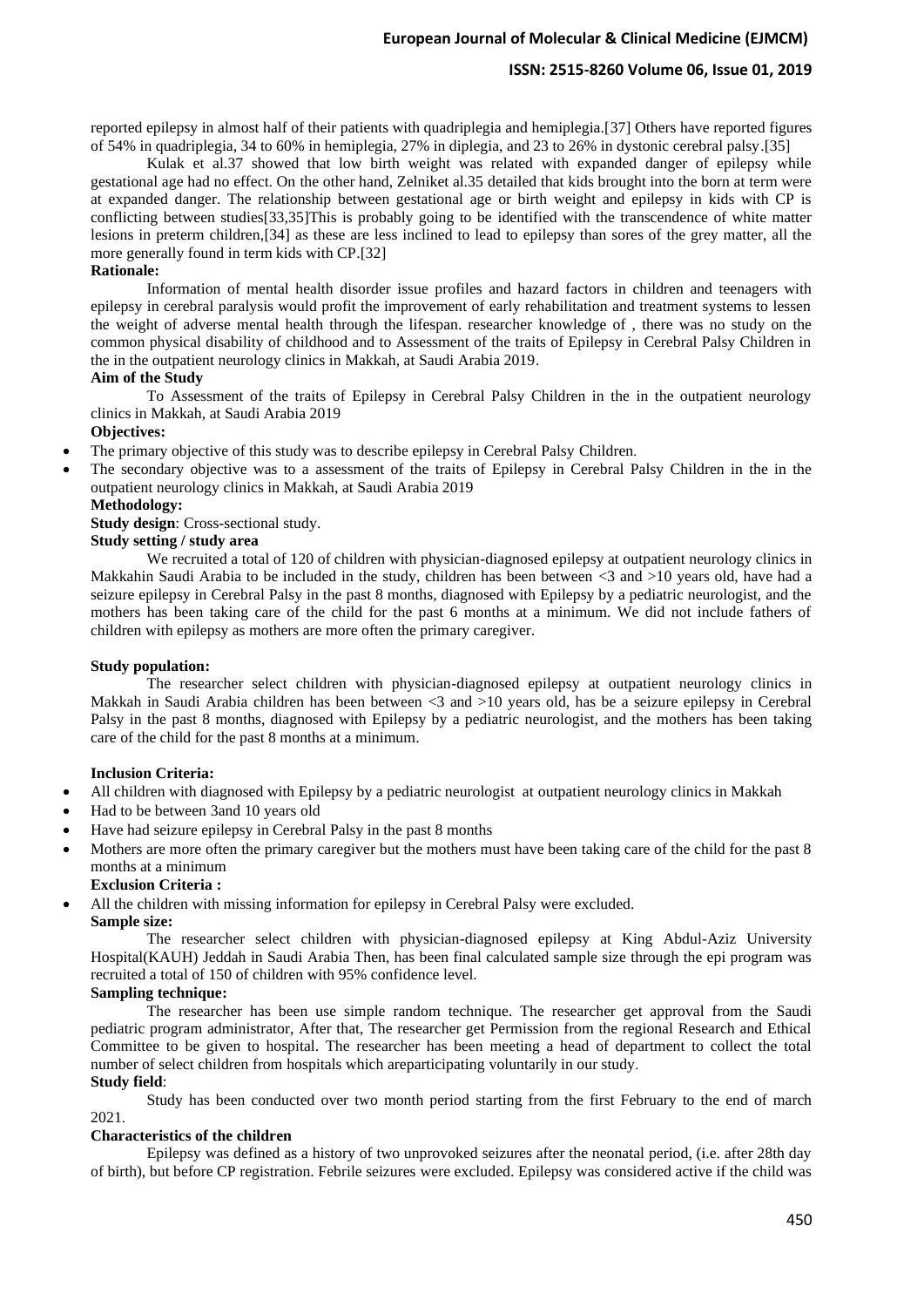## **ISSN: 2515-8260 Volume 06, Issue 01, 2019**

on medication at time of registration. The way the information on diagnosis of epilepsy was obtained depended on the ascertainment method of the register. Indeed, SCPE is a network of registers with different ascertainment methods. In several registers, data are abstracted from medical records (in which the word epilepsy and/or seizures and/or names of anti-epileptic treatment are present), in other registries, it is the pediatrician in charge of the child who confirms the diagnosis of epilepsy and provides information directly to the register, using a data collection preforms.

### Data collection tools:

 We used the "Impact of Pediatric Epilepsy Scale" (IPES), an epilepsy-specific self-administered questionnaire. The researcher has been used a questionnaire covering socio-demographic data and Patient Health the IPES is an 11-item scale that assesses the impact of epilepsy on health, relationship with siblings and partners, participation in social and family activities, child's academic achievement and self-esteem, and caregiver's hopes for their child's future. Each item is rated on severity between 0 (not at all) to 3 (a lot), with higher scores indicating a higher impact of that item. The highest possible score was 33. We categorized IPES score below the median as "low impact"; and equal or above median and "high impact". We conducted a forward-backward translation of the questionnaire and pre-test to develop an Arabic version of IPES. While we did not seek to validate the Arabic version of the IPES, the IPES has been validated and is used extensively to measure the impact of epilepsy on family life. Finally, we collected data on child's age, gender, nationality and cognitive ability, mother's education, family monthly income, the frequency of seizure and cause of the seizure. The time required for administration is 15 to20 minutes.

### **Data management and statistical analysis :**

Collected data has been processed using SPSS v.24 software.Descriptive statistics has been performed. Percentages havebeen given for qualitative variables and Mean (SD) has been given for quantitative variables. The primary study outcome for analyzing trend in prevalence was  $p < 0.005$  for overall prevalence. The threshold for other analyses was  $p < 0.05$ . Statistical analyses were performed using Statistical software. Will be presented as percentage and 95% CI .

# **Ethical consideration :**

- Get approval from Saudi pediatric program .
- Permission from the regional Research and Ethical Committee to be given the outpatient neurology clinics in Makkah to conduct our study .
- All the subjects have been participating voluntarily in the study.
- Privacy of physician information and confidentiality has been maintained .
- Signed informed consent was obtained from all subjects who participated in this study .

#### **Budget:** Self- funded

#### **3. Results**

A total of (120) child with Epilepsy in Cerebral Palsy participated in the study out of invited 120 (response rate: 100%) The researcher selected children and mother at Primary Health Care in Makkah, 2019

**Table 1** Descriptive characteristics of study participants (mother's demographic data) .(Age, Gender, Nationality, Mother Education, Family monthly income)(mother's demographic data)

| $n=120$                  |     |  |
|--------------------------|-----|--|
| other's demographic data |     |  |
| ge                       |     |  |
| $\leq$ 25                | .00 |  |
| $25 - 35$                | .17 |  |
| $>35$                    | .83 |  |
| ducation                 |     |  |
| Illiterate               | 00. |  |
| School                   | .50 |  |
| University               | .50 |  |
| ationality               |     |  |
| Saudi                    | .00 |  |
| Non-Saudi                | 00. |  |
| mily monthly income      |     |  |
| $< 5000$ SAR             | 33  |  |
| 5000 to 10000 SAR        | .67 |  |
| 10000 SAR                | .00 |  |
| <b>b</b> of children     |     |  |
|                          | .67 |  |
| $\overline{c}$           | .17 |  |
| 3 or more                | .17 |  |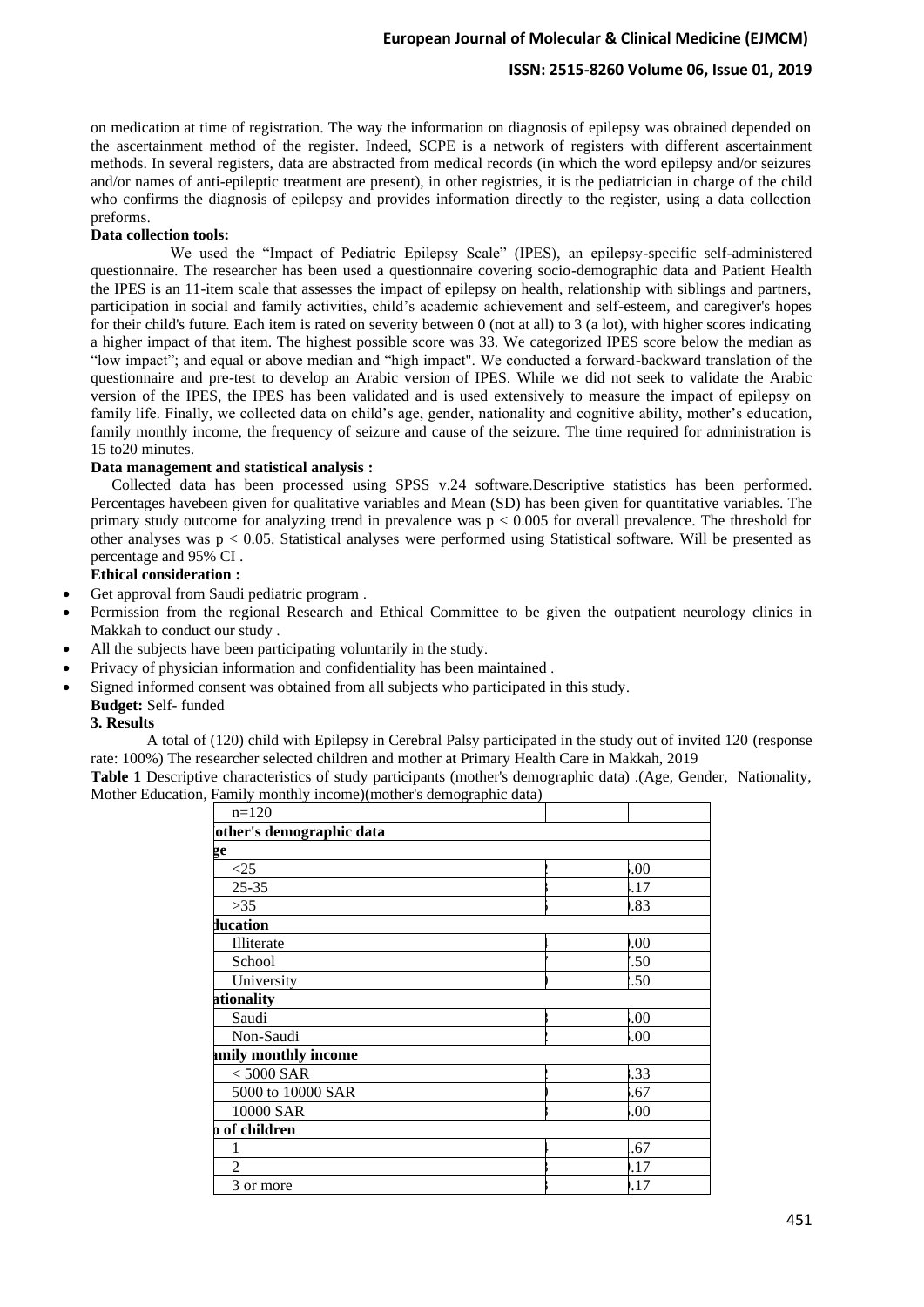# **ISSN: 2515-8260 Volume 06, Issue 01, 2019**

| bout Child  |       |  |
|-------------|-------|--|
| hild Age.   |       |  |
| $<$ 3 years | 0.00  |  |
| $3-6.$      | 33    |  |
| $6-10.$     | .83   |  |
| >10         | .83   |  |
| hild Gender |       |  |
| Male        | .83   |  |
| Female      | $+17$ |  |

In our study showed that the only (44.00%)of the participated were(25-35)years while (33.00%)were(<25)years, regarding the Education the majority of the participated school were (47.50%), the majority of the participant were Saudi (65.00%) while non-Saudi were(35.00%) . The majority of the participated the family monthly income  $<$  5000 SAR were (68.33%), followed by 5000 to 10000 SAR were(16.00%). Approximately more than half of mothers of the participant number of children 3or more (69.17%) and the majority of child age were(38.33%)(30.0%) in rang 3-6 years and child gender 65.83% was male.

**Table 2Descriptive characteristics traits of Epilepsy in Cerebral Palsy Children**

| equency of Epilepsy                                  |    |        |
|------------------------------------------------------|----|--------|
| Daily                                                |    | .67    |
| Weekly                                               |    | .00    |
| Monthly                                              |    | .33    |
| More than monthly                                    |    | .00    |
| equency of Epilepsy                                  |    |        |
| Daily or Weekly                                      | 2  | .00    |
| Monthly and More                                     |    | .00    |
| ype of epilepsy in Cerebral Palsy Type               |    |        |
| Partial                                              |    | .83    |
| Generalized                                          |    | 00.0   |
| Unclassified                                         |    | 17     |
| ause of Epilepsy                                     |    |        |
| Cerebral palsy                                       |    | .67    |
| Hypoxic encephalopathy ischemic                      |    | .83    |
| Unknown                                              |    | 50     |
| izure etiology                                       |    |        |
| Head trauma/brain injury                             |    | 0.00   |
| Stroke/brain tumor                                   |    | .33    |
| Other causes                                         |    | .17    |
| Unknown                                              |    | 50     |
| umber of antiepileptic drugs (AEDs) currently taking |    |        |
| None                                                 |    | $00\,$ |
| One AED                                              |    | .00    |
| <b>Two AEDs</b>                                      |    | .00    |
| More than two AEDs                                   |    | .00    |
| ognitive disability                                  |    |        |
| Yes                                                  | 14 | .67    |
| N <sub>o</sub>                                       |    | .33    |
| hool status                                          |    |        |
| Not yet in school                                    |    | .33    |
| Daycare                                              |    | .83    |
| School age                                           |    | .83    |
| lass type, if in school                              |    |        |
| Regular class                                        |    | $-17$  |
| $Regular + resource$                                 |    | .83    |
| Regular + teacher's aide full time                   |    | 67     |
| Special education                                    |    | 33     |
| chavior severity (as judged by physician)            |    |        |
| Normal                                               |    | 00.5   |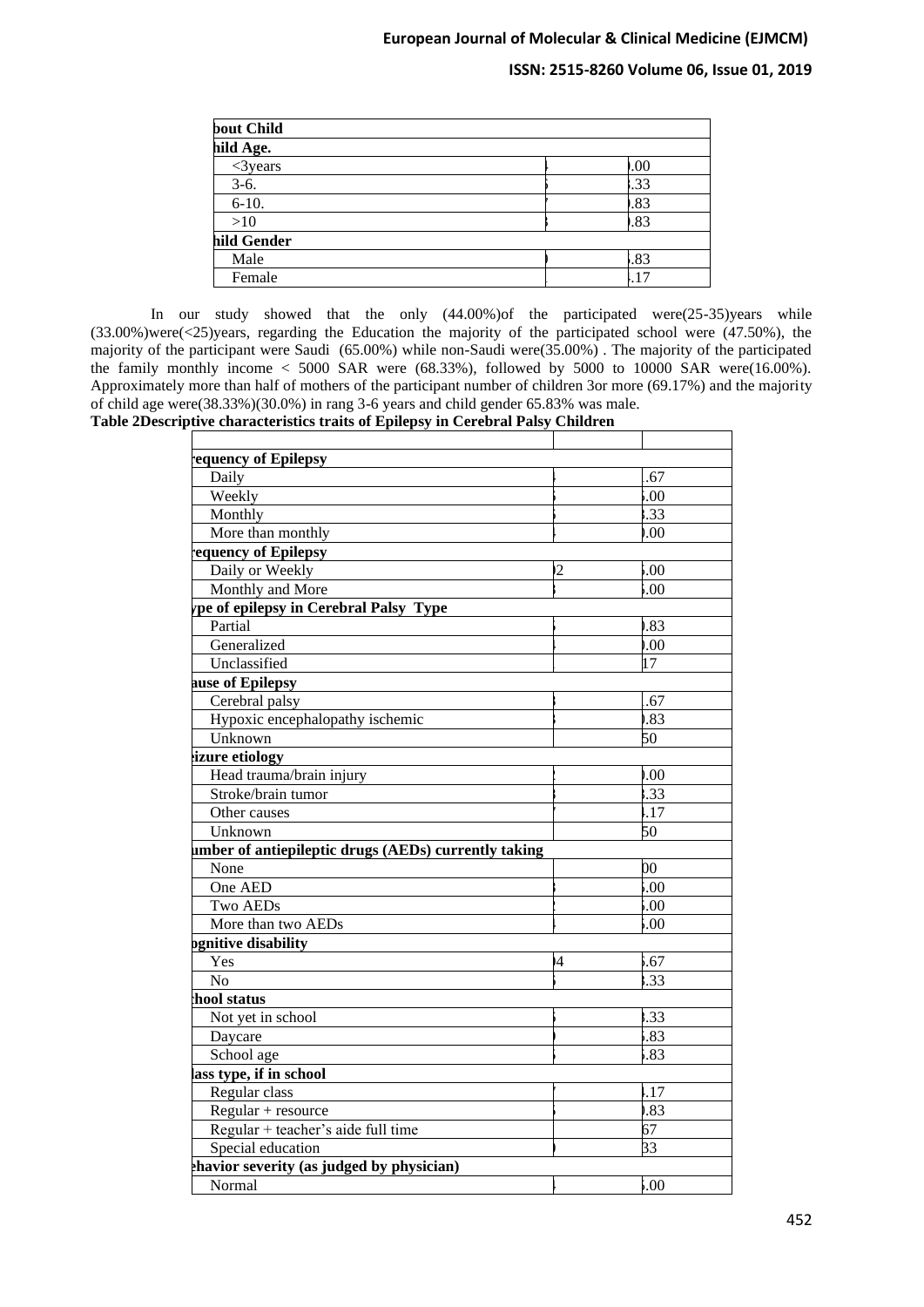# **ISSN: 2515-8260 Volume 06, Issue 01, 2019**

| Mild                                   | .33 |
|----------------------------------------|-----|
| Moderate                               | .83 |
| Severe                                 | .83 |
| eurological abnormality                |     |
| Normal                                 | .83 |
| Mild                                   | .33 |
| Moderate                               | .33 |
| Severe                                 | 33  |
| cial functioning (total)               |     |
| Ability to join activities with others | .33 |
| Friendships                            | .33 |
| Engagement in school life              | .17 |

In our study showed that 55.0% suffered from weekly epilepsy and 11.67% reported daily epilepsy. While frequency of epilepsy the majority of the participants daily or weekly were 85.0%. The type of epilepsy in Cerebral Palsy the majority partial type were 70.0% while generalized were 20.0%. In 81.67% of the child with epilepsy, cerebral palsy the as the cause of seizure, and in 10.83% hypoxic-ischemic encephalopathy, was the cause. Regarding Seizure etiology approximately more than half of etiology head trauma/brain injury 60.0% while unknown etiology were 7.0%, regarding the number of antiepileptic drugs (AEDs) the majority currently taking more than two AEDs were 35.0% , regarding the school status the majority of children participant in school age were 45.83% while not yet in school were 38.33.00% regarding the Class type, if in school approximately more than half of children participant in regular class were 64.16% while Special education were 8.33% , regarding the behavior severity (as judged by physician) approximately more than half of children participant in normal were 45.0%, while severe were 10.83% , but regarding the neurological abnormality the majority of children participant in normal were 60.83% while severe were 8.33% . Regarding the social functioning (total) the majority of children participant in ability to join activities with others were 38.33% while the engagement in school life were 29.17% . **Table 3 Distribution of the social challenges faced by parents of children with neurologic disorders** (social issue, CP subtype, walking ability)

| cial challenges faced by parents of children with neurologic disorders.   |      |
|---------------------------------------------------------------------------|------|
| <b>ocial issue</b>                                                        |      |
| an you travel for days leaving the child at home?                         | 1.83 |
| bes the condition of the child allow you to engage in social<br>tivities? | 2.50 |
| ave your friends or relatives avoided you due to this problem?            | .33  |
| ur friends play the child when they visit you?                            | l.17 |
| pilepsy on cerebral palsy type and associated impairments                 |      |
| P subtype                                                                 |      |
| Bilateral spastic                                                         | .17  |
| Unilateral spastic                                                        | 0.00 |
| Dyskinetic                                                                | 2.50 |
| Ataxic                                                                    | 33   |
| alking ability                                                            |      |
| Alone                                                                     | .67  |
| With aids                                                                 | .67  |
| Unable even with aids                                                     | 5.67 |

Regarding the social challenges faced by parents of children with neurologic disorders. The most of the parents could travel for days and leave the child at home were 60.83% . Approximately more than half of parents answered that they could participate in social activities 52.50% , 33.33% of the parents they were avoiding friends and relatives because of this problem, friends of parents used to play with the child when they visited you were 54.17%

Regarding the epilepsy on cerebral palsy type and associated impairments. The presence of epilepsy was associated with CP subtype, occurring more frequently in children with Unilateral spastic were (50.0%) followed by Bilateral spastic form (29.17%) while a dyskinetic (12.50%). In addition, the inabilities to walk were associated with epilepsy. More than half of the children with epilepsy (71.67%) were able to walk alone while walk unable even with aids were (16.67%). Also in addition,

**4. Discussion**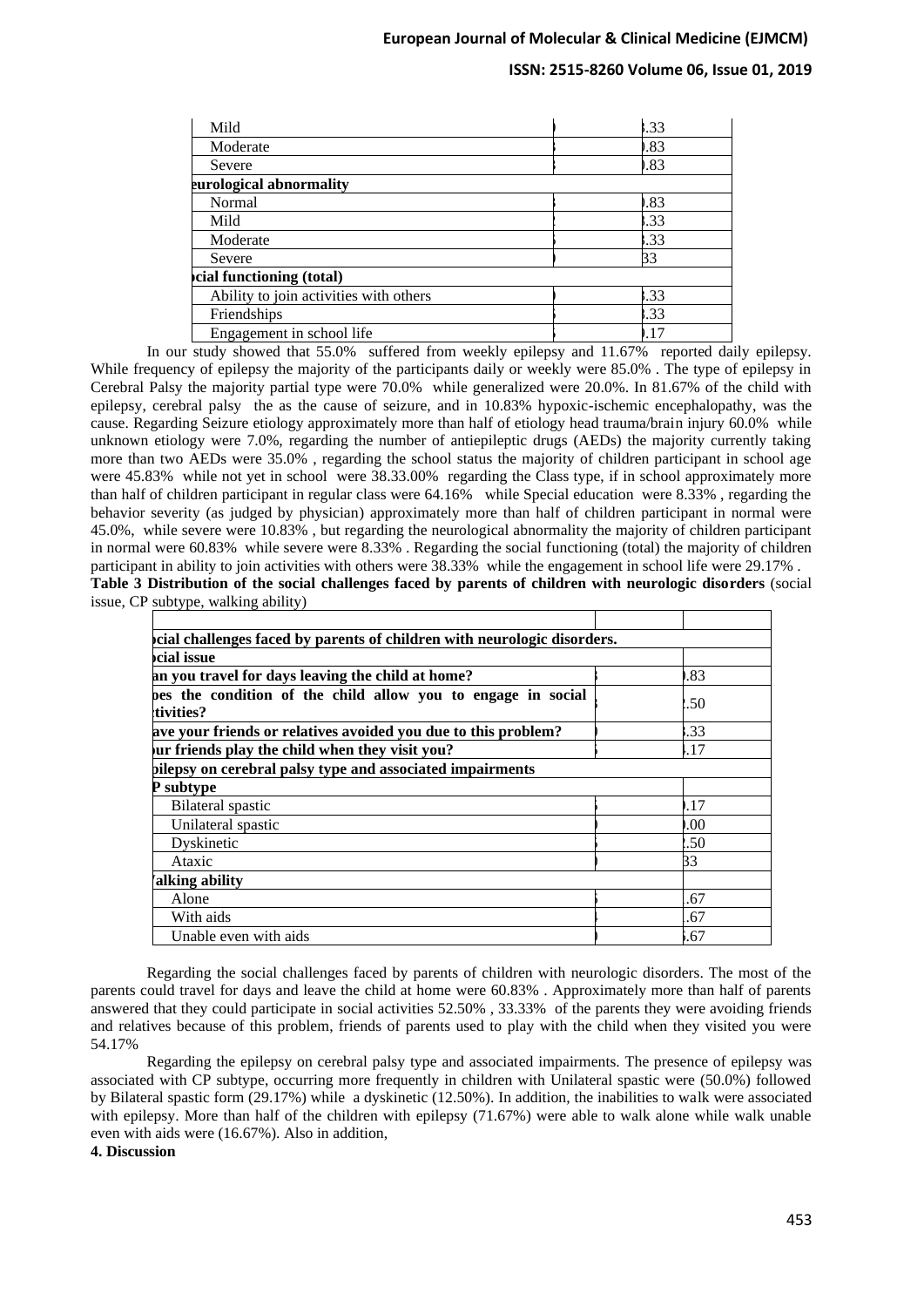#### **ISSN: 2515-8260 Volume 06, Issue 01, 2019**

In this study, we estimated the traits of Epilepsy in Cerebral Palsy Children. Epilepsy in Cerebral Palsy is distressing  $> 50$  million persons worldwide (85% of them in developing countries). Many previous kinds of research have argued epilepsy in school-age kids. The worldwide incidence of childhood epilepsy is estimated to be 4-8/1000 inhabitants [38].We also investigated their characteristics traits of Epilepsy in Cerebral Palsy Children. Patients with CP had a significantly higher risk of epilepsy than their non-CP counterparts .

Population-based studies worldwide have estimated the prevalence of CP to range from 1.5 to more than 4 per 1000 live births or in children of a defined age range [39] . In developed countries, the overall estimated prevalence rate of CP is 2– 2.5 cases per 1000 live births [40], including a multicountries CP collaboration registries data in Europe, the Surveillance of CP in Europe [39]

The prevalence of CP in KSA, as reported in our study, is similar to that reported in other developed countries. Interestingly, our result was very similar to the report of Japan [41] The study estimated CP prevalence per 1000 population aged 5 to 9 years lay in the higher range than other age subgroup, and this gradually declined with age. The prevalence is significantly lower for patients aged 15–19. It was possible due to lower life expectancy of CP population, especially in CP with multiple impairments or with severe impaired mobility [42].

We found the only  $(44.00\%)$  of the participated were $(25-35)$  years while  $(33.00\%)$  were $(<25)$  years, regarding the Education the majority of the participated school were (47.50%), the majority of the participant were Saudi (65.00%) while non-Saudi were  $(35.00\%)$ . The majority of the participated the family monthly income < 5000 SAR were (68.33%), followed by 5000 to 10000 SAR were(16.00%). Approximately more than half of mothers of the participant number of children 3or more (69.17%) and the majority of child age were(38.33%)(30.0%) in rang 3-6 years and child gender 65.83% was male (See table 1). Also another study show the prevalence of children with CP and epilepsy increased between 1976 and 1983 and decreased afterwards. This pattern mirrored that of the prevalence of CP during this time period. The proportion of children with epilepsy among children with CP tended to decrease over the two decades, although not significantly, despite progress in neonatal care.[43] In South Korea's study [44], between 2004 and 2008, the overall prevalence of CP showed an annual increase from 2.2 in 2004 to 3.2 in 2008 per 1000 children, respectively. ) (see table 2and 3). The distribution of various types of cerebral palsy is similar to our studies, and others study from India.6 the incidence of epilepsy in cerebral palsy has been variably reported from 33 to 41.2%. Similar In our study,[15,38] about one third of children with cerebral palsy had epilepsy. This is generally the experience of others.[38] Others have reported figures of 54% in quadriplegia, 34 to 60% in hemiplegia, 27% in diplegia, and 23 to 26% in dystonic cerebral palsy.[15,9] Strokes were reported to be the cause of epilepsy in 49% of patients included in a study in England [45] and 46% in Sweden [45]. High consanguinity rates between parents in Saudi Arabia were also identified as a risk factor as mentioned above with a percentage of 59% [42]On the other hand we found a higher prevalence of all Cognitive disability disorders and multi morbidity in children with CP . Although the odds of attention deficit disorder/ADHD were no longer significantly increased (i.e. attenuated) after accounting for socio demographic variables, the elevated odds of other mental health disorders and multi morbidity in children with CP persisted. Mental health disorders lead to increased overall disease burden.[43] physical risk factors in children with CP Low physical activity. Our findings of lower levels of physical activity and a higher prevalence of pain in children with CP compared to controls is consistent with previous studies. Neuromuscular dysfunction, weak muscles,[45]

#### **Conclusion :**

High incidence rates of childhood epilepsy in Cerebral Palsy were observed in Saudi Arabia. Epilepsy among children with CP is common and the prevalence rate for children born mirrored that of the prevalence of CP. Family History and consanguinity between parents are well-identified risk factors in KSA. We also recommend studied a wide variety of children with varying severity of seizures and associated disorders. We enriched our sample with children with more severe problems to be sure that the IPES reflects the impact of epilepsy across the full spectrum of epileptic disorders in children.

#### **References**

- 1. Wallander, J. L., &Koot, H. M. (2016). Quality of life in children: A critical examination of concepts, approaches, issues, and future directions. *Clinical Psychology Review*, *45*, 131-143.
- 2. Davis, E., Reddihough, D., Murphy, N., Epstein, A., Reid, S. M., Whitehouse, A., ...& Downs, J. (2017). Exploring quality of life of children with cerebral palsy and intellectual disability: What are the important domains of life?. *Child: care, health and development*, *43*(6), 854-860.
- 3. Dahan-Oliel, N., Shikako-Thomas, K., &Majnemer, A. (2012). Quality of life and leisure participation in children with neurodevelopmental disabilities: a thematic analysis of the literature. *Quality of Life Research*, *21*(3), 427-439.
- 4. Alonazi, N. A., Alnemri, A., El Melegy, E., Mohamed, N., Talaat, I., Hosny, A., ...& Mohamed, S. (2018). Clinical characteristics and aetiology of early childhood epilepsy: a single centre experience in Saudi Arabia. *Sudanese journal of paediatrics*, *18*(1), 57.
- 5. Gulati, S., &Sondhi, V. (2018). Cerebral palsy: an overview. *The Indian Journal of Pediatrics*, *85*(11), 1006-1016.
- 6. Bax, M., Tydeman, C., &Flodmark, O. (2006). Clinical and MRI correlates of cerebral palsy: the European Cerebral Palsy Study. *Jama*, *296*(13), 1602-1608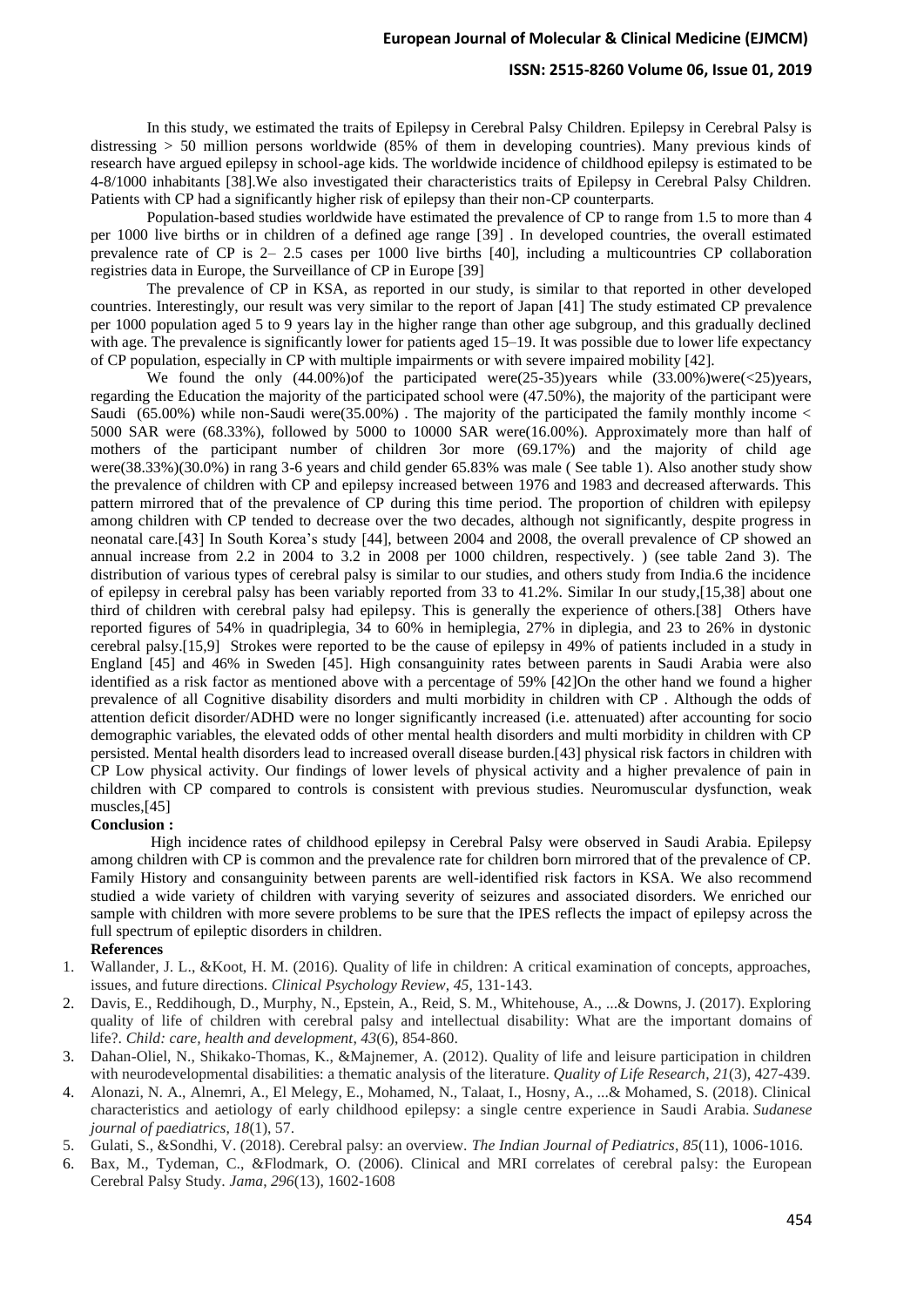#### **ISSN: 2515-8260 Volume 06, Issue 01, 2019**

- 7. Arts, W. F. M., Visser, L. H., Loonen, M. C. B., Tjiam, A. T., Stroink, H., Stuurmany, P. M., &Poortvliet, D. C. J. (1988). Follow‐up of 146 children with epilepsy after withdrawal of antiepileptic therapy. *Epilepsia*, *29*(3), 244- 250.
- 8. Liu, X., Jary, S., Cowan, F., &Thoresen, M. (2017). Reduced infancy and childhood epilepsy following hypothermia‐treated neonatal encephalopathy. *Epilepsia*, *58*(11), 1902-1911
- 9. Fan, H. C., Ho, L. I., Chi, C. S., Cheng, S. N., Juan, C. J., Chiang, K. L., ... &Harn, H. J. (2015). Current proceedings of cerebral palsy. *Cell transplantation*, *24*(3), 471-485.
- 10. Sellier, E., Uldall, P., Calado, E., Sigurdardottir, S., Torrioli, M. G., Platt, M. J., & Cans, C. (2012). Epilepsy and cerebral palsy: characteristics and trends in children born in 1976–1998. *european journal of paediatric neurology*, *16*(1), 48-55.
- 11. Connolly, S., Galvin, M., &Hardiman, O. (2015). End-of-life management in patients with amyotrophic lateral sclerosis. *The Lancet Neurology*, *14*(4), 435-442.
- 12. Sellier, E., Uldall, P., Calado, E., Sigurdardottir, S., Torrioli, M. G., Platt, M. J., & Cans, C. (2012). Epilepsy and cerebral palsy: characteristics and trends in children born in 1976–1998. *european journal of paediatric neurology*, *16*(1), 48-55.
- 13. Abend, N. S., Jensen, F. E., Inder, T. E., & Volpe, J. J. (2018). Neonatal seizures. *Volpe's Neurology of the Newborn*, 275-321..
- 14. Chiang, K. L., Kuo, F. C., Cheng, C. Y., & Chang, K. P. (2019). Prevalence and demographic characteristics of comorbid epilepsy in children and adolescents with cerebral palsy: a nationwide population-based study. *Child's Nervous System*, *35*(1), 149-156.
- 15. Singhi, P., Jagirdar, S., Khandelwal, N., &Malhi, P. (2003). Epilepsy in children with cerebral palsy. *Journal of Child Neurology*, *18*(3), 174-179
- 16. Trinka, E., Cock, H., Hesdorffer, D., Rossetti, A. O., Scheffer, I. E., Shinnar, S., ...& Lowenstein, D. H. (2015). A definition and classification of status epilepticus–Report of the ILAE Task Force on Classification of Status Epilepticus. *Epilepsia*, *56*(10), 1515-1523.
- 17. Alonazi, N. A., Alnemri, A., El Melegy, E., Mohamed, N., Talaat, I., Hosny, A., ...& Mohamed, S. (2018). Clinical characteristics and aetiology of early childhood epilepsy: a single centre experience in Saudi Arabia. *Sudanese journal of paediatrics*, *18*(1), 57.
- 18. Whiteford, H. A., Degenhardt, L., Rehm, J., Baxter, A. J., Ferrari, A. J., Erskine, H. E., ... &Vos, T. (2013). Global burden of disease attributable to mental and substance use disorders: findings from the Global Burden of Disease Study 2010. *The lancet*, *382*(9904), 1575-1586.
- 19. Giussani, G., Cricelli, C., Mazzoleni, F., Cricelli, I., Pasqua, A., Pecchioli, S., ...&Beghi, E. (2014). Prevalence and incidence of epilepsy in Italy based on a nationwide database. *Neuroepidemiology*, *43*(3-4), 228-232.
- 20. Lv, R. J., Wang, Q., Cui, T., Zhu, F., & Shao, X. Q. (2017). Status epilepticus-related etiology, incidence and mortality: a meta-analysis. *Epilepsy research*, *136*, 12-17.
- 21. Claassen, J., Riviello, J. J., &Silbergleit, R. (2015). Emergency neurological life support: status epilepticus. *Neurocritical care*, *23*(2), 136-142.
- 22. Yamaguchi, R., Nicholson Perry, K., & Hines, M. (2014). Pain, pain anxiety and emotional and behavioural problems in children with cerebral palsy. *Disability and rehabilitation*, *36*(2), 125-130.
- 23. Murray, C. J., Vos, T., Lozano, R., Naghavi, M., Flaxman, A. D., Michaud, C., ...& Haring, D. (2012). Disabilityadjusted life years (DALYs) for 291 diseases and injuries in 21 regions, 1990–2010: a systematic analysis for the Global Burden of Disease Study 2010. *The lancet*, *380*(9859), 2197-2223.
- 24. Oskoui, M., Coutinho, F., Dykeman, J., Jetté, N., &Pringsheim, T. (2013). An update on the prevalence of cerebral palsy: a systematic review and meta‐analysis. *Developmental Medicine & Child Neurology*, *55*(6), 509-519.
- 25. Gudmundsson, P., Lindwall, M., Gustafson, D. R., Östling, S., Hällström, T., Waern, M., & Skoog, I. (2015). Longitudinal associations between physical activity and depression scores in Swedish women followed 32 years. *ActaPsychiatricaScandinavica*, *132*(6), 451-458.
- 26. Benamer, H. T., &Grosset, D. G. (2009). A systematic review of the epidemiology of epilepsy in Arab countries. *Epilepsia*, *50*(10), 2301-2304.
- 27. Nunes, M. L., Geib, L. T., &Apego, G. (2011). Incidence of epilepsy and seizure disorders in childhood and association with social determinants: a birth cohort study. *J Pediatr (Rio J)*, *87*(1), 50-6
- 28. Fiest, K. M., Sauro, K. M., Wiebe, S., Patten, S. B., Kwon, C. S., Dykeman, J., ...&Jetté, N. (2017). Prevalence and incidence of epilepsy: a systematic review and meta-analysis of international studies. *Neurology*, *88*(3), 296-303.
- 29. Ansari, S. A., &Akhdar, F. (1998). Prevalence of child disability in Saudi Arabia. *Disability and rehabilitation*, *20*(1), 25-28.
- 30. Al-Khateeb, J. M., & Al-Khateeb, A. J. (2014). Research on psychosocial aspects of epilepsy in Arab countries: a review of literature. *Epilepsy & behavior*, *31*, 256-262.
- 31. Reilly, C., Taft, C., Nelander, M., Malmgren, K., & Olsson, I. (2015). Health-related quality of life and emotional well-being in parents of children with epilepsy referred for presurgical evaluation in Sweden. *Epilepsy & behavior*, *53*, 10-14.